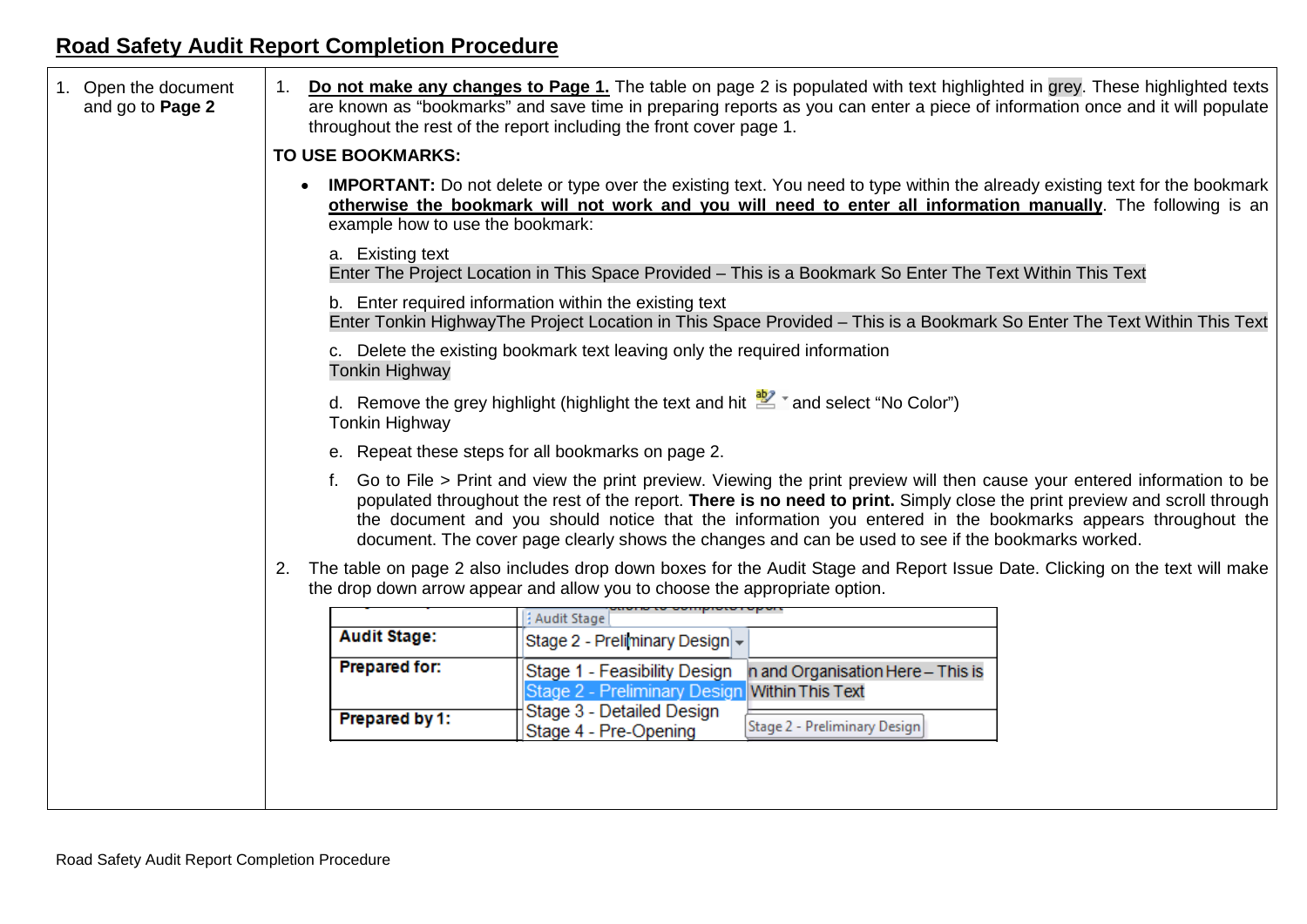| 2. | <b>Enter required</b>                            | Unlike the grey bookmarks, the yellow highlighted fields can simply be deleted or typed over.                                                                                                                                                                                                                                                                                                                                                                                                                                                                                                                                                                                                                                                        |
|----|--------------------------------------------------|------------------------------------------------------------------------------------------------------------------------------------------------------------------------------------------------------------------------------------------------------------------------------------------------------------------------------------------------------------------------------------------------------------------------------------------------------------------------------------------------------------------------------------------------------------------------------------------------------------------------------------------------------------------------------------------------------------------------------------------------------|
|    | information into<br>yellow highlighted<br>fields | 1.1 Scope of Audit<br>- Information should be provided to you by the client requesting the audit. This should include the background and objective of the<br>proposed project which should be entered into this field.                                                                                                                                                                                                                                                                                                                                                                                                                                                                                                                               |
|    |                                                  | 1.2 The Audit Team<br>- Enter the names, auditor numbers (auditor numbers can be found on the list of accredited auditors provided on the IPWEA / Main<br>Roads Road Safety Portal) and the organisation of each person in the audit team.<br>- The team leader should be listed first (automatically by bookmark) and then the team members listed in alphabetical order by<br>surname.<br>- Although it may appear to be free text, it should be noted this information is in a table (without borders) so this may affect how you<br>enter information.<br>- Complete the yellow fields referring to the date, time, site conditions when the audit team visited the site.                                                                        |
|    |                                                  | <b>1.3 Specialist Advisors</b><br>- Specialist advisors are people who possess specific knowledge or skill sets which the audit team members do not possess. For<br>example, a traffic signals expert may be requested to provide specialist advice to the audit team for a project which includes the<br>installation of a new set of traffic signals. Specialist advisors do not need to be road safety auditors and do not form part of the audit<br>team.<br>- Many audits do not require a specialist advisor. If this is the case for your audit, you should annotate the first row with "N/A" and<br>delete subsequent rows in this table.                                                                                                    |
|    |                                                  | 1.5 Previous Safety Audits<br>- Your client should have provided you with copies of any previous audits which have been conducted for the project. Enter details<br>of previous audits in this section.<br>- Any items that were raised in previous audits that have been addressed should not be listed again. However, any items that were<br>raised in previous audits but have not been addressed should be included.<br>- If no previous audits have been undertaken on the project, remove the existing text and table and include the text "No previous<br>safety audits were conducted."                                                                                                                                                     |
|    |                                                  | 1.6 Background Data<br>1.6.1 Crash History<br>- Details of crash types and groupings need to be listed to highlight the type of crashes occurring on the road being audited. Some<br>examples of what you might list in the summary include:<br>- 5 Right angle crashes, 1 of which resulted in a fatality and 2 of which resulted in hospital treatment;<br>- 2 Crashes involving vehicles from opposing directions, 1 of which resulted in hospital treatment and 1 of which resulted in<br>medical treatment;<br>- 3 Off path, on curve crashes, 1 of which resulted in hospital treatment, 1 of which was major property damage and 1 of<br>which was minor property damage; and<br>- 2 Pedestrian crashes, both resulting in medical treatment. |
|    |                                                  | 1.6.2 Traffic Data<br>- Traffic count data should be entered into the table provided. Remember to include the site number of the traffic count location if<br>available, and include the percentage of heavy vehicles. If the traffic count has been obtained from Main Roads or through one of                                                                                                                                                                                                                                                                                                                                                                                                                                                      |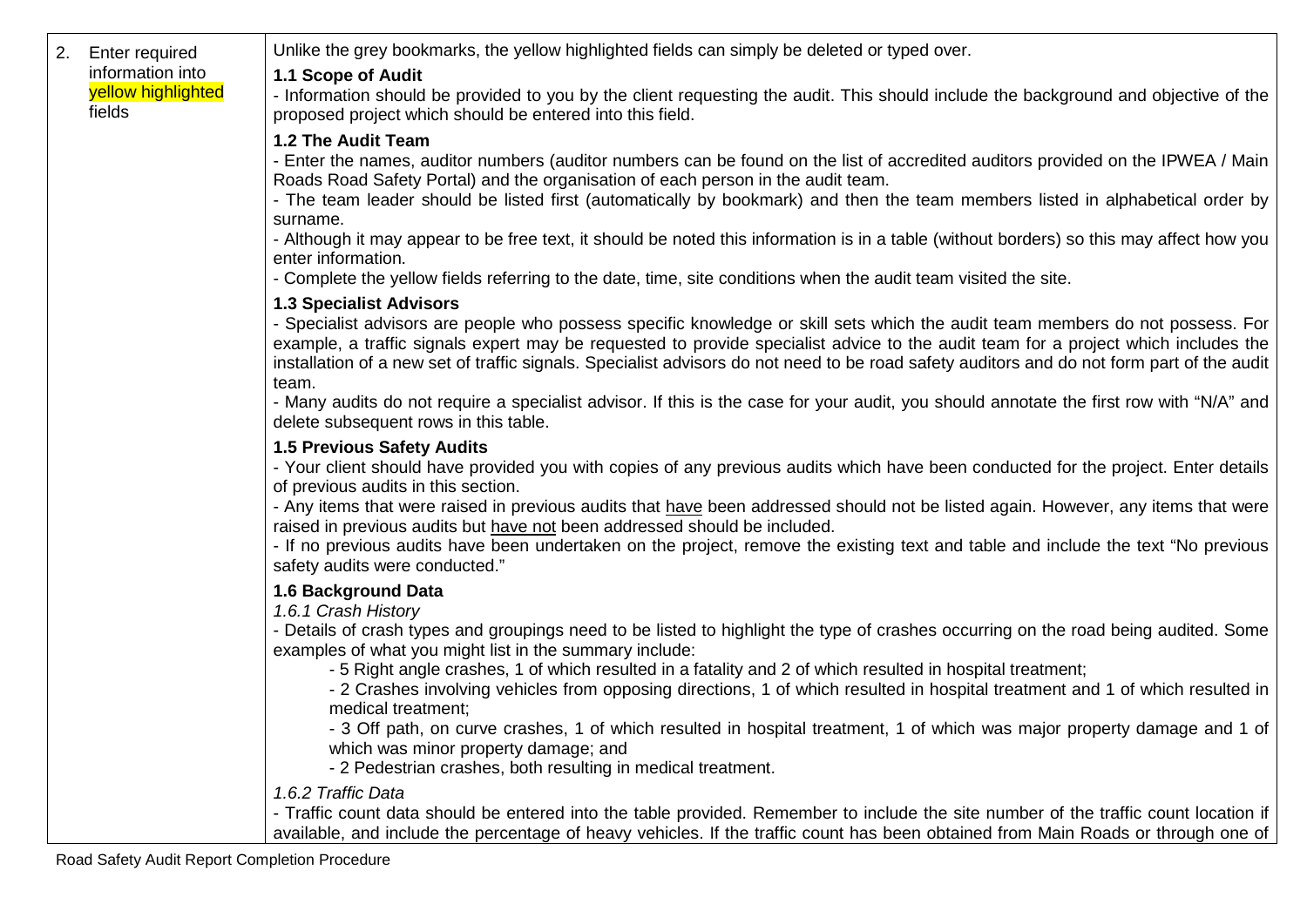|    |                                                                       | Main Roads system such as CARS (Crash Analysis Reporting System), the source of the data can be listed as IRIS.                                                                                                                                                                                                                                                                                                                           |
|----|-----------------------------------------------------------------------|-------------------------------------------------------------------------------------------------------------------------------------------------------------------------------------------------------------------------------------------------------------------------------------------------------------------------------------------------------------------------------------------------------------------------------------------|
| 3. | Enter findings in<br>Section 2 of the<br>report                       | The example findings in the template are all bookmarks and are highlighted in grey and should be completed using the same<br>process as the bookmarks at the start of the report. You may wish to refer back to Step 1 for full instructions on how to use<br>bookmarks.                                                                                                                                                                  |
|    |                                                                       | <b>IMPORTANT:</b> Remember to enter your text within the existing text to ensure the bookmarks work properly.                                                                                                                                                                                                                                                                                                                             |
|    |                                                                       | The justification to each finding <b>yellow</b> highlighted fields can simply be typed over.                                                                                                                                                                                                                                                                                                                                              |
|    |                                                                       | Once all finding information has been entered into the bookmark fields, go to File > Print and view the print preview so the<br>information populates through the rest of the report. The information entered into findings will automatically populate on the<br>Corrective Action Report at end of the report.                                                                                                                          |
|    |                                                                       | The report template includes a number of finding examples. Complete as many findings as you have and delete any unused<br>3.<br>findings. The Corrective Action Report also has a row for each finding example, so you will also need to go to the Corrective<br>Action Report and delete unused rows. (Highlight all the rows that need to be deleted, right click on the highlight, select Delete<br>Cells and then Delete Entire Row.) |
|    |                                                                       | Ensure that any findings identified with the additional annotation "IMPORTANT" correspond with the definition of a Safe System<br>finding provided in section 1.4 of the road safety audit report template.                                                                                                                                                                                                                               |
|    | 5. Complete the Audit<br>Team Statement in<br>section 3 of the report | Enter the required information such as job title and contact details in yellow highlighted text, then remove the yellow highlight.                                                                                                                                                                                                                                                                                                        |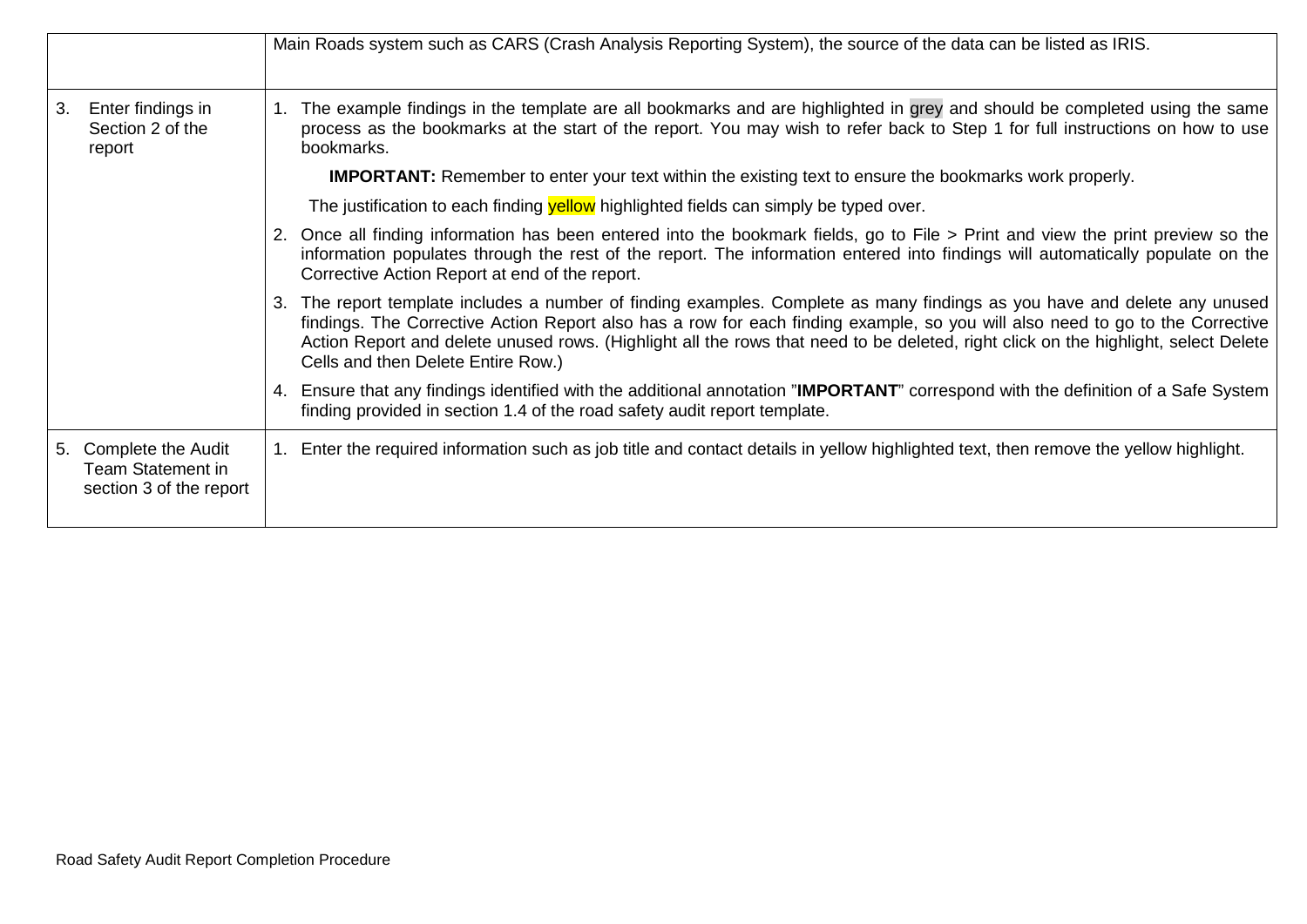| Insert findings location<br>6.<br>plan | 1. Use an electronic copy of design plans provided by the Client, or find the audit location in your mapping system (eg. Google<br>maps, Nearmap, IMS), zoom into the location, take a snapshot of the map using the PrintScreen key, and then paste the map<br>into the report.                                                                                      |
|----------------------------------------|-----------------------------------------------------------------------------------------------------------------------------------------------------------------------------------------------------------------------------------------------------------------------------------------------------------------------------------------------------------------------|
|                                        | 2. To indicate the finding locations on the map, go to the <b>Insert</b> tab, click on Text Box, choose Draw Text Box near the bottom of<br>the options menu, then click on the map and drag the mouse to create a text box. Type the Finding number in the box.                                                                                                      |
|                                        | HP TRIM<br>Page Layout<br>References<br>Mailings<br>Review<br>Developer<br>Insert<br>View<br>Format                                                                                                                                                                                                                                                                   |
|                                        | $A \equiv$<br>₩<br>丑<br>Shapes SmartArt Chart Screenshot<br>Hyperlink Bookmark Cross-reference<br>Table<br>Picture<br><b>Header Footer</b><br>Text<br>Clip<br>Page<br>Art<br>Number *<br>Box                                                                                                                                                                          |
|                                        | 3. To create an arrow to point for the text box to the finding location, go to the <b>Insert</b> tab, select <b>Shapes</b> (as indicated below),<br>select the arrow and drag the mouse from the text box to the finding location.<br>Page Layout<br>References<br>Insert<br>Ħ<br>Clip<br>Picture<br><b>Table</b><br>Shapes Sma<br>Art<br>Tables<br><b>Recently U</b> |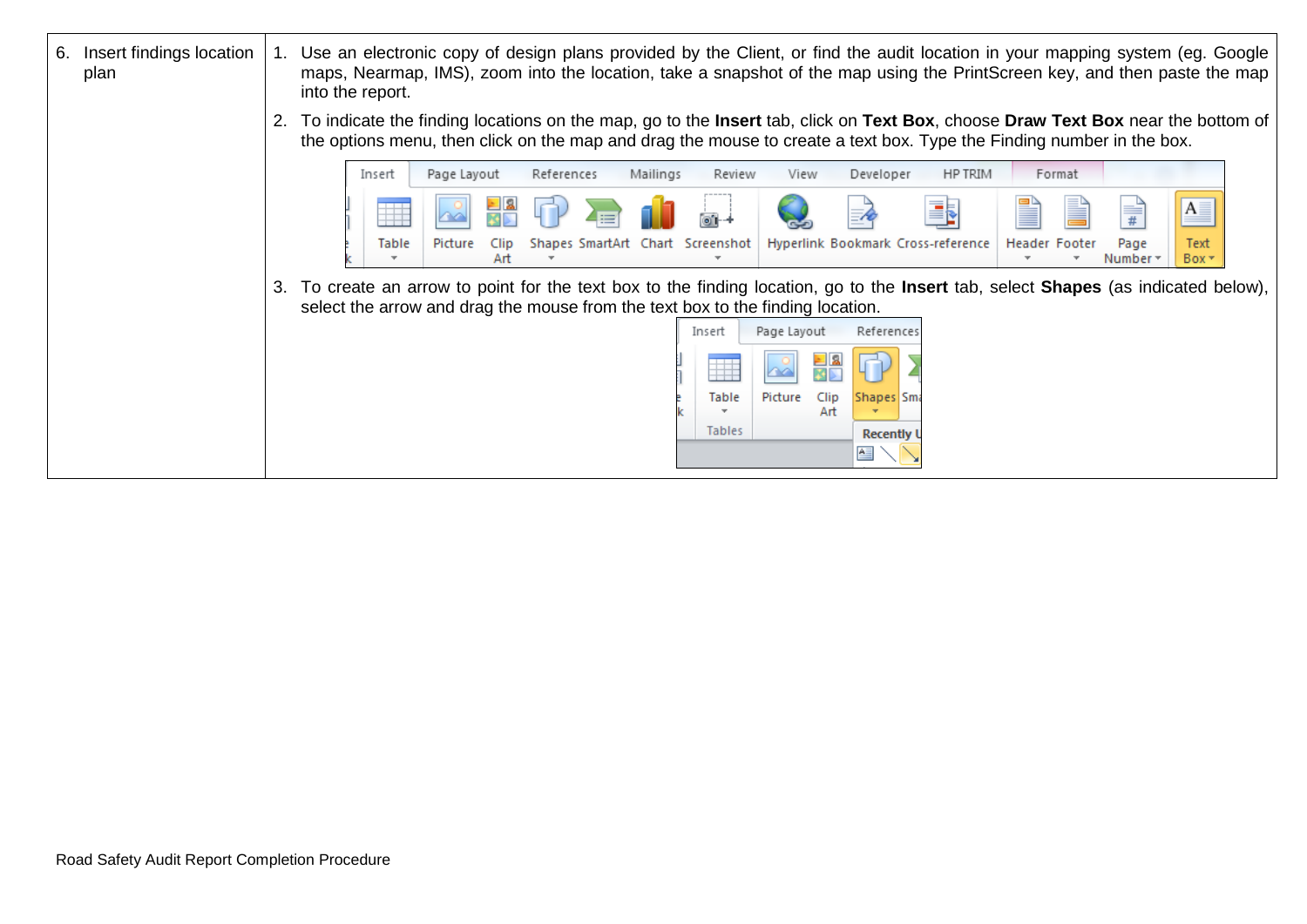